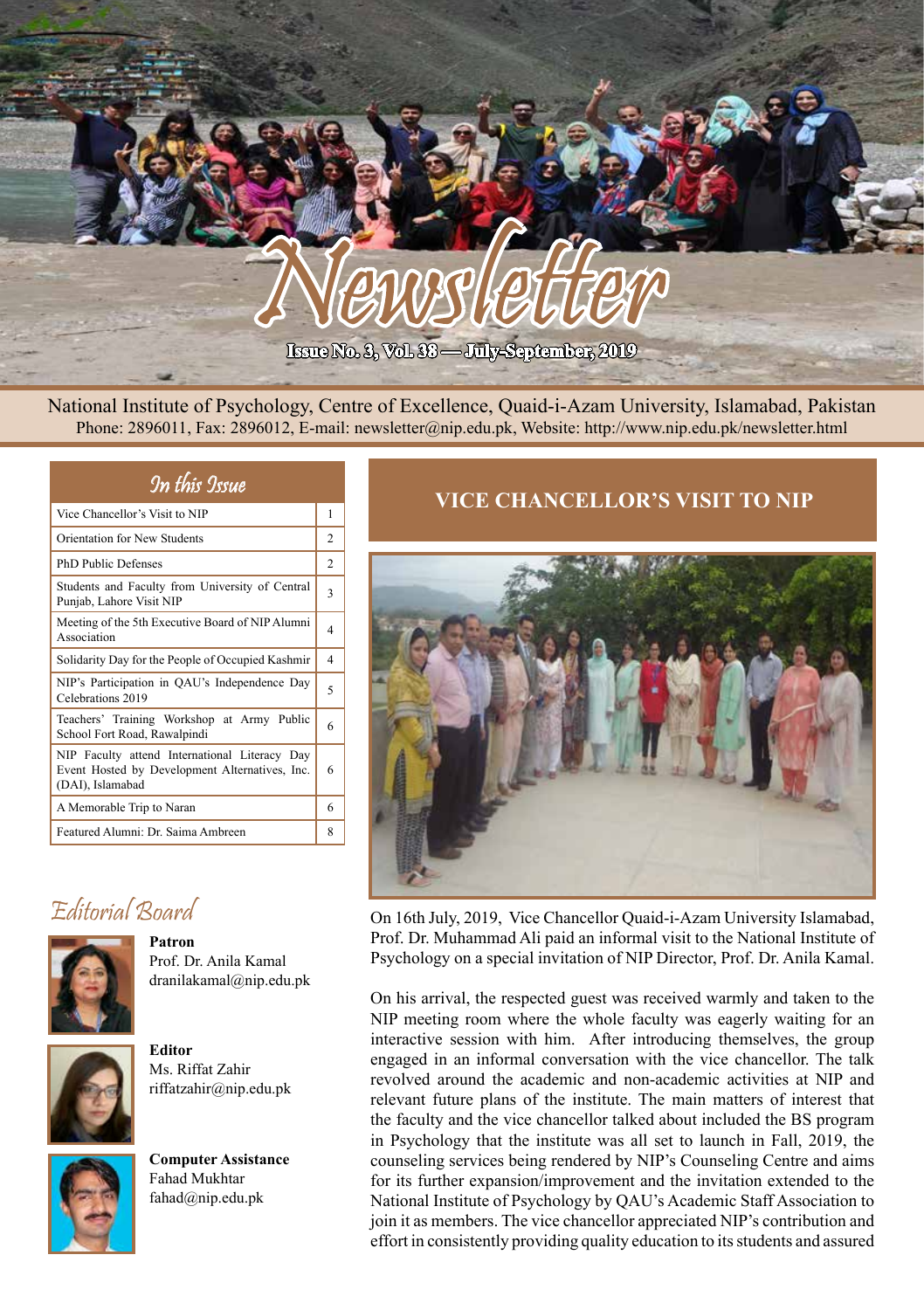#### **NIP Activities**

the group of his support for NIP in implementation of its future endeavors. The visit came to an end with NIP Director, Prof. Dr. Anila Kamal and the faculty thanking the vice chancellor for taking time out for visiting the institute and clicking of a group photo with the esteemed guest.

*Reported by: Ms. Riffat Zahir*

#### **ORIENTATION FOR NEW STUDENTS**



The Fall Semester, 2019 kicked off at the National Institute of Psychology on 2nd September, 2019 as per schedule. Besides admitting students in the M.Sc., M.Phil. and PhD program as per tradition, NIP admitted its first ever batch of BS students in the current semester. NIP faculty and staff had been eagerly looking forward to the starting of the semester because of the start of NIP's BS Program in Psychology.

To facilitate the adjustment of the newly inducted students in the institute, NIP Student Council set up an information desk for them during the first week of classes. The council members provided answers



to the questions posed by the incoming students and their families and gave them information about important academic and non-academic issues such as the timetable and classrooms, hostel accommodation and transport. The new students were referred to the concerned members of NIP faculty and staff as and when required for further guidance and support.

A formal orientation session for new students from all the classes was also held on 26th September, 2019 under the leadership of NIP Director, Prof. Dr. Anila Kamal. During the session, NIP Director, faculty and some members of staff welcomed the



new students, introduced themselves and shared their main responsibilities with them. Thorough information was provided to the new students by the pertinent members of the faculty/staff about important matters including NIP academic rules and regulations, expectations from the NIP students, and desired code of conduct/behavior, NIP Computer Lab., NIP Library, NIP Counseling Centre, NIP Test Resource Centre, NIP Newsletter and Research Journal, NIP Student Council, and opportunities for co-curricular/extra-curricular activities. In the end, questions asked by the students were answered by the concerned members of the faculty/staff.

*Reported by: Ms. Riffat Zahir*

#### **PHD PUBLIC DEFENSES**

Two NIP scholars/members of the faculty, Syed Muhammad Imran Bokhari and Ms. Aisha Zubair, defended their PhD theses in the month of September. Both theses had been supervised by NIP Director, Prof. Dr. Anila Kamal and were attended by a significant number of attendees including both NIP faculty and students. The first public defense took place on September 16, 2019 in which Syed Muhammad Imran Bokhari defended his thesis titled 'Impact of Organizational Support,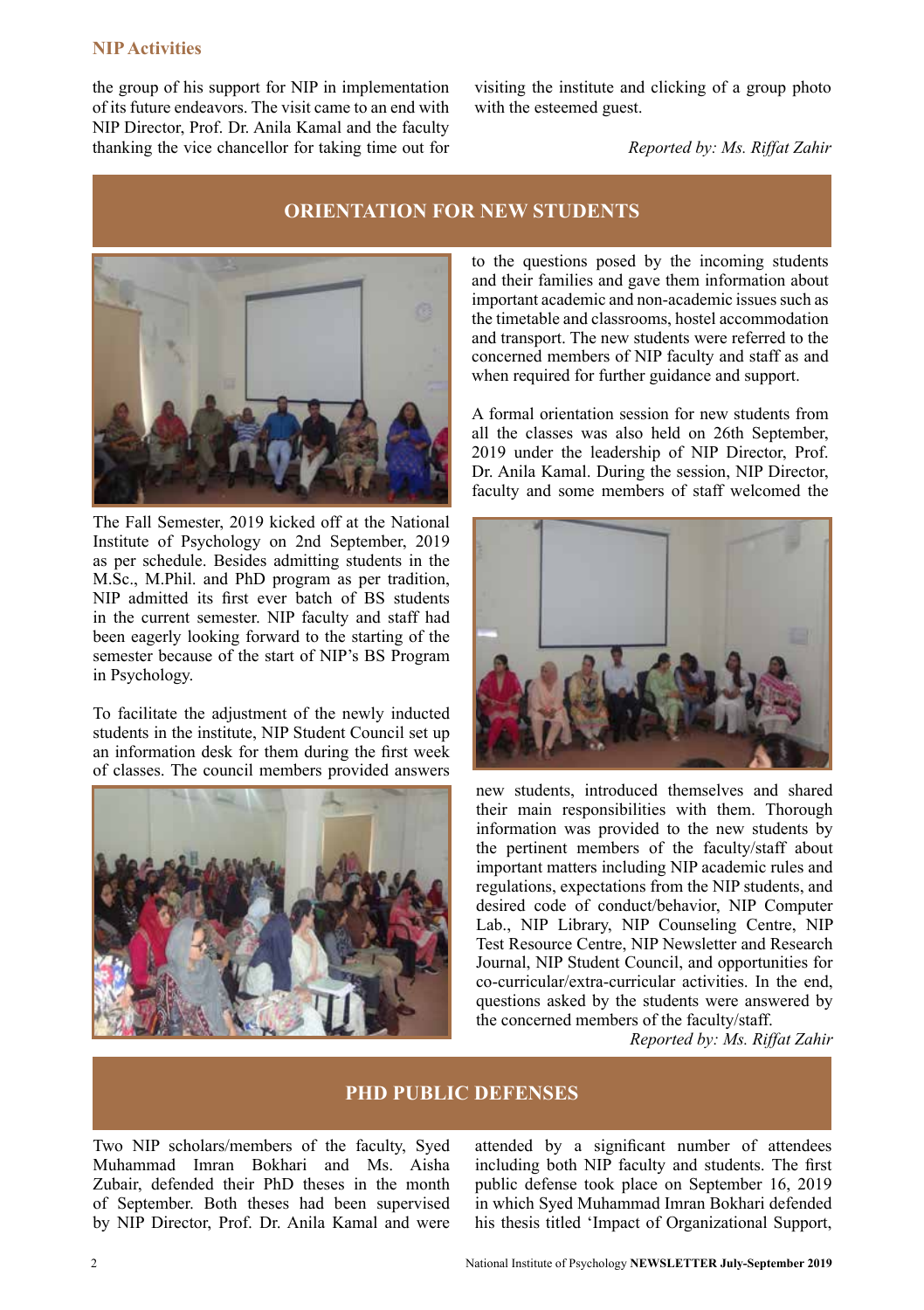#### **NIP Activities**



Leadership and Personality on Work Outcomes: Moderating Role of Perceived Organizational Politics'. The external examiners of this PhD work included Prof. Dr. Muhammad Jahanzeb Khan and Prof. Dr. Muhammad Tahir Khalily. On 24th September, 2019, Ms. Aisha Zubair defended



her PhD work titled 'Work Related Outcomes of Perceived Authentic Leadership in the Context of Organizational Structures'. Her PhD work was evaluated by Brigadier(R) Dr. Tanvir Akhtar and Brigadier Dr. Shoaib Kiani.

*Reported by: Ms. Riffat Zahir*

# **STUDENTS AND FACULTY FROM UNIVERSITY OF CENTRAL PUNJAB, LAHORE VISIT NIP**

A group of students and faculty from the Department of Psychology, University of Central Punjab (UCP), Lahore visited NIP on 26th July, 2019. The academic trip had been planned to get information about academic programs offered by NIP, and to have a look at NIP students' theses. The group also desired to get information about the scales/tests available at NIP's Test Resource Centre (TRC).

Upon their arrival at NIP, the group was received by Ms. Riffat Zahir (teaching coordinator) and Ms. Arooj Mujeeb (incharge TRC). Ms. Riffat Zahir briefed the group about the academic programs currently offered at NIP while Ms. Arooj Mujeeb shared information about NIP's Test Resource Centre (TRC) and the procedure that needs to be followed to get access to it's available resources. Soon after, the group was taken to NIP library where Mr. Abdul Qayyum (chief librarian) provided them with the opportunity to go through the research theses of NIP students. Before leaving, the UCP faculty met NIP



Director, Prof. Dr. Anila Kamal in her office and thanked her for letting them visit NIP and provide them with the information that had been requested from their side. On this occasion, members of UCP faculty presented shields to Prof. Dr. Anila Kamal and the trip facilitators from NIP as a token of their gratitude to the hosts.

*Reported by: Ms. Riffat Zahir*

#### **UPCOMING EVENT AT NIP: ANNUAL DINNER, 2019**

The National Institute of Psychology and NIP Alumni Association will host the institute's annual dinner on the evening of **22nd November, 2019**. This year's event will be a dedication to the memories and legacy of Prof. Dr. Muhammad Ajmal (late) to honor him in the year of his 100th birth anniversary. We look forward to having all NIP alumni on this special occasion!

Contact Persons: Ms. Raiha Aftab (051-90644158) Ms. Saira Khan (051-90644159)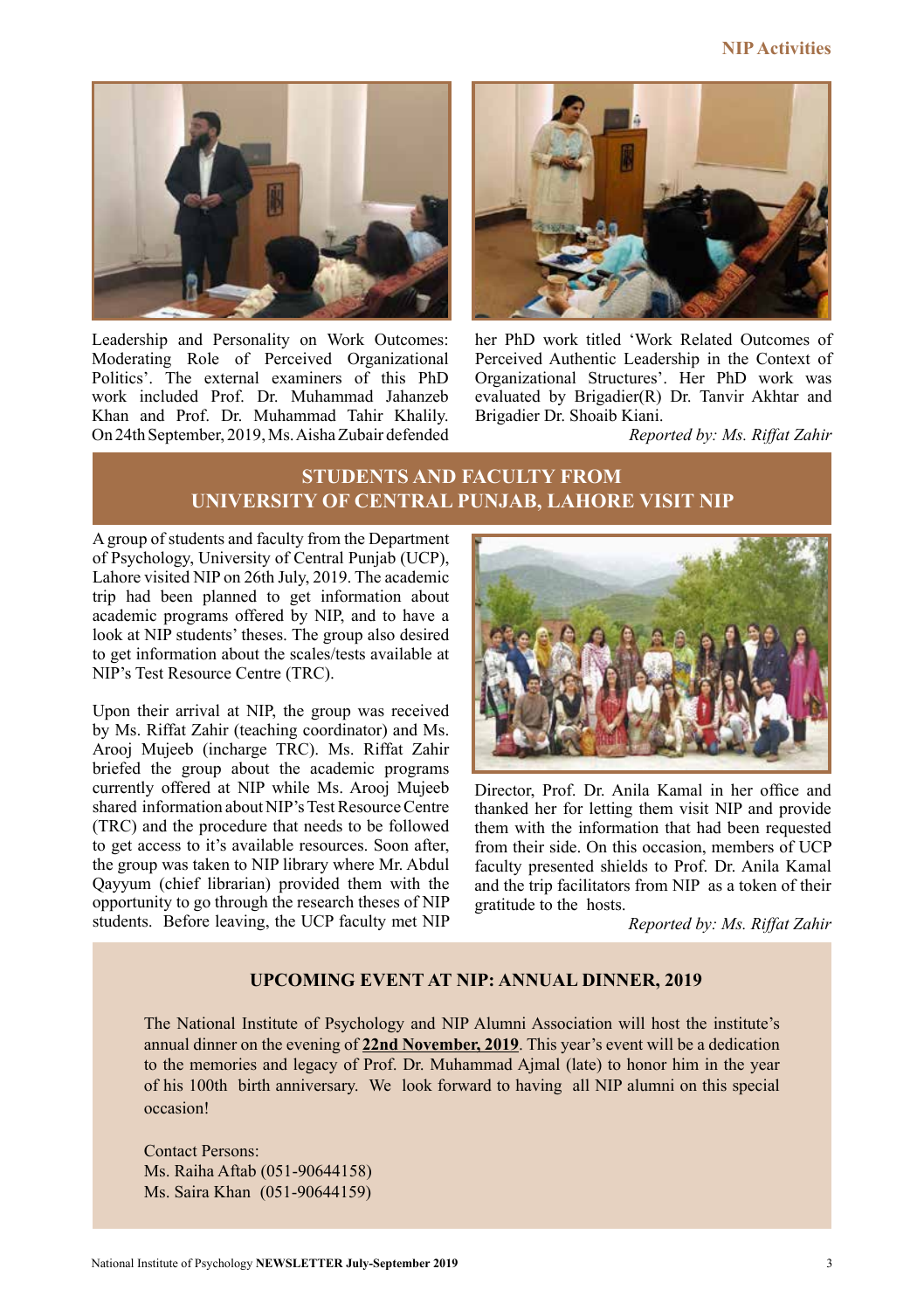#### **MEETING OF THE 5TH EXECUTIVE BOARD OF NIP ALUMNI ASSOCIATION**



The fourth meeting of the 5th Executive Board of NIP Alumni Association was held on 27th September, 2019. The meeting was attended by NIP Director, Prof. Dr. Anila Kamal, and members of the 5th Executive Board of NIP Alumni Association including Brigadier (Retd.) Dr. Tanvir Akhtar (President), Dr. Iffat Rohail (Vice-President), Ms. Raiha Aftab (General Secretary), and Dr. Humaira Jami (Executive Member). Two prominent NIP alumni. Dr. Najma Iqbal Malik and Dr. Aneela Maqsood, were also present on this occasion. The



agenda for the meeting was the planning for NIP's upcoming annual dinner 2019 that will be hosted by the institute and the alumni association on 22nd November this year. Several important matters in this regard were discussed including the registration process of NIP alumni, funds generation for the association and its financial status. It was decided that the annual dinner 2019 will be dedicated to the late Prof. Dr. Muhammad Ajmal.

*Reported by: Ms. Raiha Aftab*

# **SOLIDARITY WALK FOR THE PEOPLE OF OCCUPIED KASHMIR**



On 7th August 2019, the faculty and staff members of the National Institute of Psychology participated in a walk organized by the Directorate of Student Affairs, Quaid-i-Azam University, Islamabad to express solidarity with the people of occupied Kashmir and protest abrogation of Article 370 of the Indian Constitution.

A large number of QAU students, teachers and staff participated in the walk that started from Baab-ul-Quaid at 10 am and ended at the Transport Unit of QAU, carrying banners inscribed with slogans



against Indian cruelties and human rights violations. The walk was led by Vice Chancellor Quaid-i-Azam University Islamabad, Prof. Dr. Muhammad Ali who while addressing the participants said that Pakistanis stand by the cause of the people of Kashmir and condemn the unprecedented cruelties of Indian forces. Speaking on the occasion, the Kashmiri students of QAU urged the international community to take serious notice of Kashmiri genocide in the Indian Occupied Kashmir.

*Reported by: Ms. Riffat Zahir*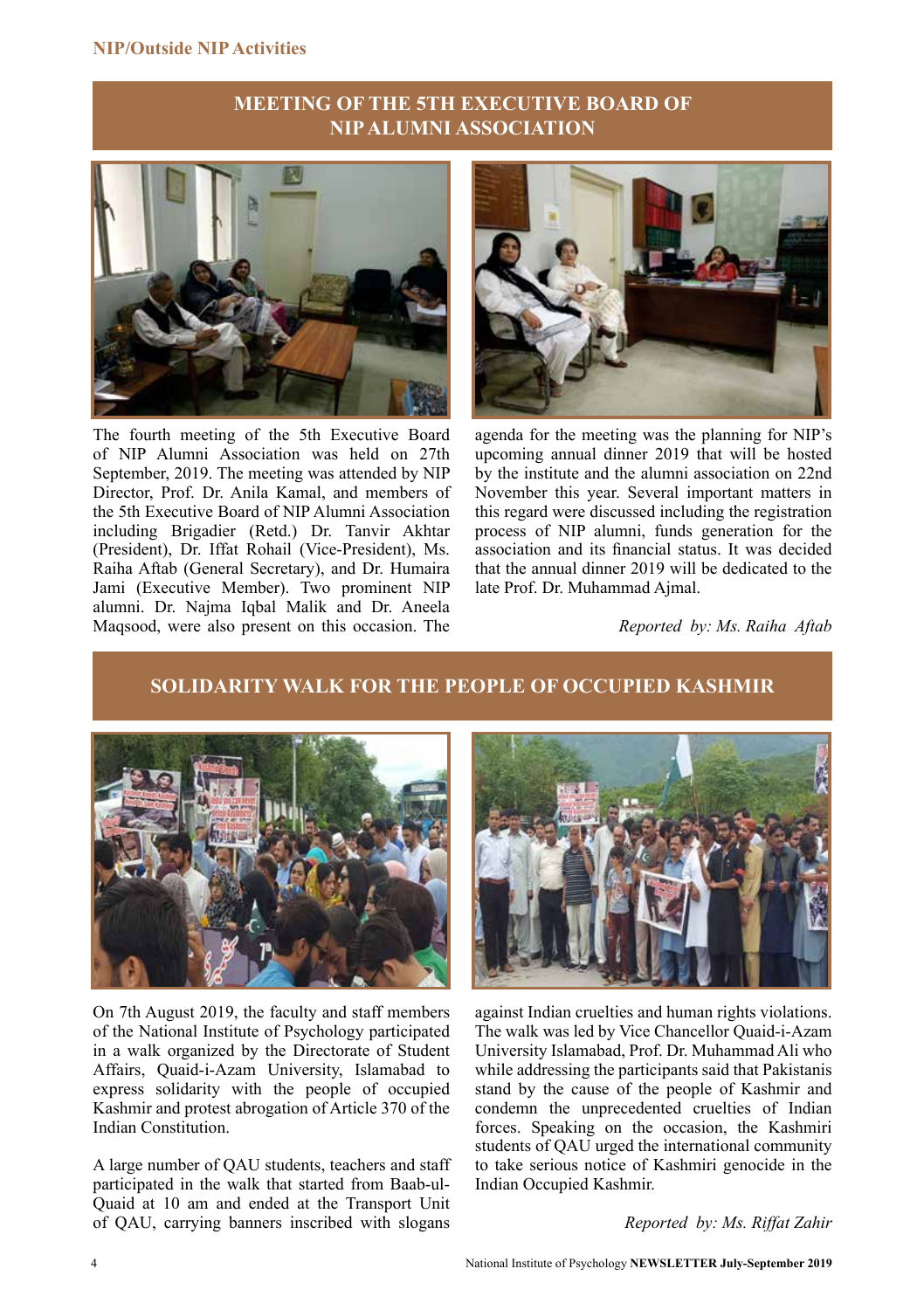# **NIP'S PARTICIPATION IN QAU'S INDEPENDENCE DAY CELEBRATIONS 2019**



The faculty, staff and students of the National Institute of Psychology participated in a series of events organized by the Directorate of Student Affairs (DSA), QAU on 22nd August, 2019 to celebrate Independence Day of Pakistan and observe Kashmir Solidarity Day. The first activity of the day



was the flag hoisting ceremony in front of DRSM library which was attended by several members of the NIP faculty, staff and students. Later, team NIP witnessed a series of activities of the event that were held in QAU's Earth Sciences Auditorium.



NIP Student Council members including Wasiq Ghayoor Abbasi (President) and Arfa Mubeen (Information Secretary) along with NIP MPhil student, Rabea Hassan enthusiastically participated as members of the DSA team that organized the series of events for the day. They performed a variety of duties including decoration, management and photography. NIP's M.Phil student, Nayab Noor demonstrated her acting skills by participating in a thematic play 'Qeemat' staged by the Quaidian Dramatics Club that enacted the trauma of loss during the partition of Punjab in 1947. Many other NIP students showed their interest in the event by attending its various activities as audience.



Participation, motivation and devotion from NIP students was appreciated by DSA on the day of the event and later on 27th August, 2019 when Vice Chancellor Quaid-i-Azam University Islamabad, Prof. Dr. Muhammad Ali and QAU's Student Affair in-charge invited DSA team members/



organizers to Monal Restaurant, Islamabad for a dinner to acknowledge them for organizing a very successful event. On this occasion, the respected vice chancellor interacted with the students and highlighted participation from NIP .

*Reported by: Rabia Hassan and Arfa Mubeen*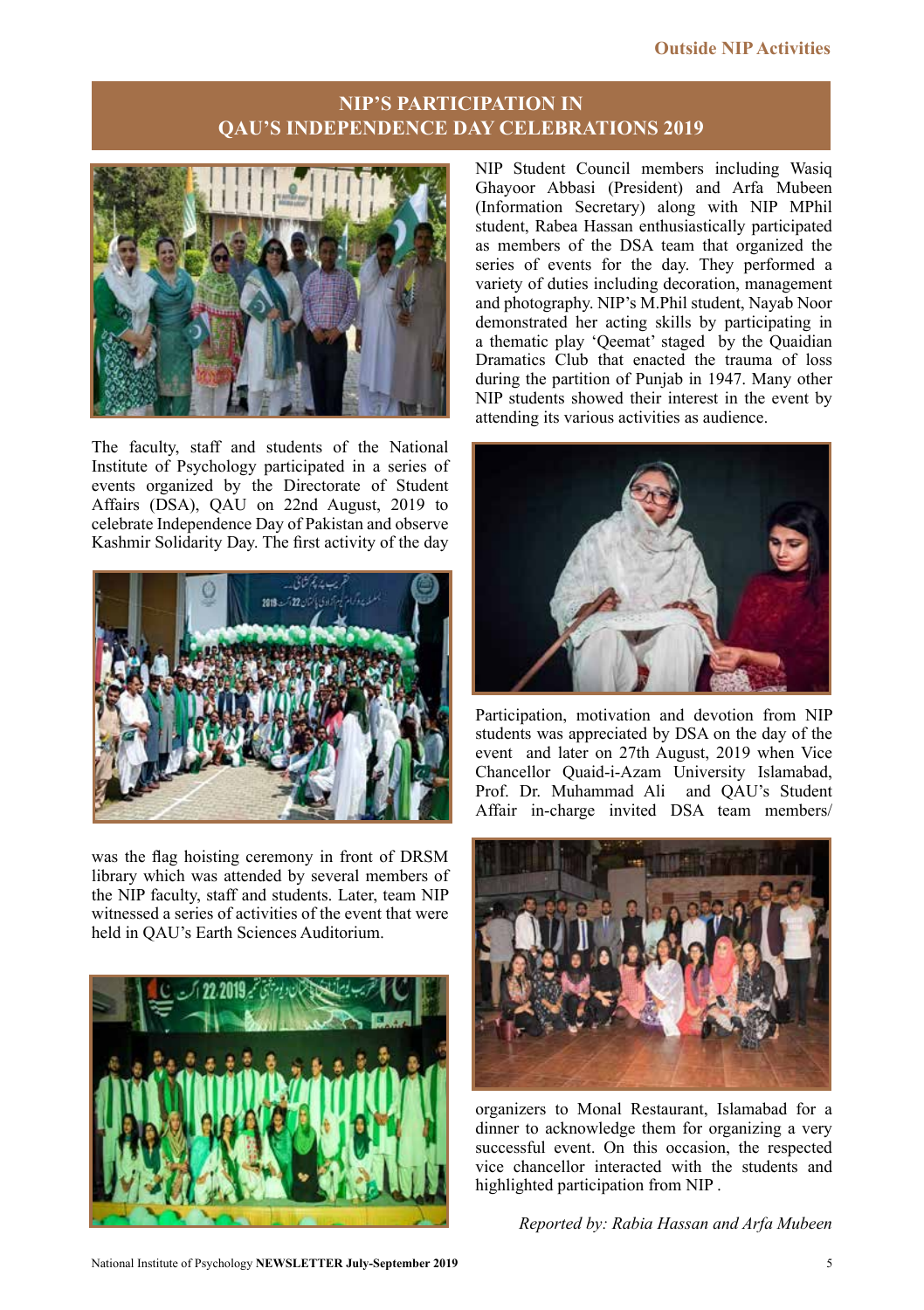# **TEACHERS' TRAINING WORKSHOP AT ARMY PUBLIC SCHOOL FORT ROAD, RAWALPINDI**

On 8th August, 2019, Dr. Sobia Masood, Assistant Professor from the National Institute of Psychology conducted a teachers' training workshop at the Army Public School Fort Road, Rawalpindi. The school is a part of an extensive chain of institutions run by the Army Public Schools and Colleges System. The workshop's title was 'Teen Psychology and Learning: Teachers' Concerns and Challenges' and was attended by around 400 teachers from multiple APS branches.

After discussing the physical, cognitive, social and emotional development of adolescents, Dr. Masood focused on the relevant psychological correlates and mental health issues faced by today's teens. Later, she shared strategies for dealing with lack of motivation, diversity in classrooms, and behavioral issues with the workshop participants. The conclusions reached at the workshop are to be passed on to educational



institutes and regulatory authorities for review and assessment on how they can be implemented in the current educational framework and be of maximum utility to students.

*Reported by: Dr. Sobia Masood*

## **NIP FACULTY ATTEND INTERNATIONAL LITERACY DAY EVENT HOSTED BY DEVELOPMENT ALTERNATIVES, INC. (DAI), ISLAMABAD**

Dr. Nelofer Kiran Rauf and Ms. Raiha Aftab from the NIP faculty attended an event hosted by the Development Alternatives, Inc. (DAI) at Marriott Hotel, Islamabad on 12th September, 2019 to celebrate International Literacy Day. The event is celebrated worldwide to underscore the universal right to education for all, as mandated by the United Nations on 26th October 1966.

DAI is a global development company with a goal to help countries around the world achieve their development goals and has the record of delivering results in 160 countries. It is a source of technical and managerial assistance for any organization involved in social and economic development work. The Islamabad event convened education practitioners, policy makers, teachers, students, and academia to discuss improving learning approaches in Pakistan, with a focus on finding locally led solutions for the



most marginalized students by generating political will, inclusionary approaches, and high-quality teacher facilitation and support.

 *Reported by: Ms. Raiha Aftab*

## **A MEMORABLE TRIP TO NARAN**

On the morning of 28th August, 2019, a travel group consisting of NIP students along with some members of the faculty and staff left for a 3-day stay trip to Naran.The trip had been organized by NIP Student Club under the supervision of NIP Student Affairs Incharge, Dr. Rubina Hanif and NIP Director, Prof. Dr. Anila Kamal in collaboration with Nature Explorer Tours.

The journey started at 8 am from NIP in three coasters. Students' enthusiasm and excitement for the trip was worth seeing. Listening to music and enjoying friends' company, the group made its first stop for breakfast on its way to Shogran. Fascinating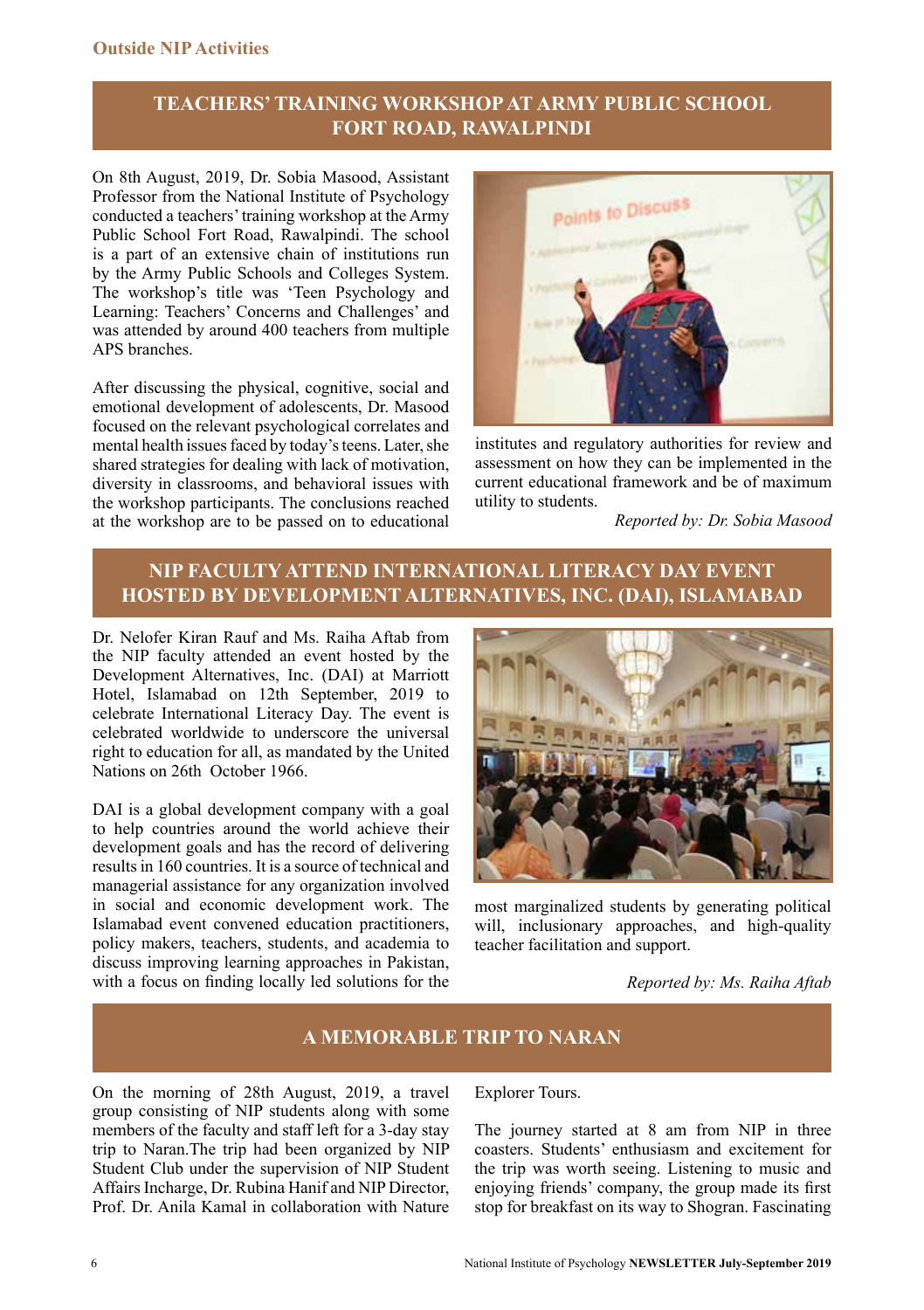## **Outside NIP Activities**



scenery and pleasant weather compelled students to save their trip memories in form of photographs. After reaching Shogran, jeeps were hired to take the trippers to a well-known high-altitude plateau Siri Paye through a steep and narrow rocky road. The journey took 40-50 minutes in jeeps and on reaching the destination, students started exploring the beautiful surroundings, taking pictures and having tea with famous pakoras of the spot. It wasn't until dusk that the exhausted students started stepping towards their jeeps and headed towards the hotel where night stay of the group had been arranged. Some trippers took rest before dinner while others enjoyed the musical performance by some of the fellow students which continued even after dinner along with traditional luddi and even more fun. Local market was also visited by some students and it was around around 2 am in the morning that the students started to think about moving into their rooms as early time for the next day's breakfast and timely departure from the hotel had already been announced while dinner was being served.

Next day after breakfast, the caravan of trippers started its journey towards Naran. After settling in their hotel rooms in Naran around midday, the trippers got into jeeps again and headed towards the world famous Lake Saif-ul-Malook. The place was quite crowded but had a lot of activities for the visitors. Some students, led by Dr. Naeem Aslam, hiked towards an army camp while others enjoyed boating and horse riding on the spot. After spending few hours on the location and taking mandatory



pictures on bridges, boats, horses and rocks, the trippers began to gather at jeep points. Back at the hotel, many students went to roam around in the nearby market and on the bank of River Kunhar as dinner was to be served after an hour. After dinner, students spent some time playing hide and seek, luddo, cards and water gun games.

After breakfast the next morning, the group left for Babusar Top, the highest point in the Babusar Valley. While travelling to Babusar Top, a brief stay was made at the Lulusar Lake because of the picturesque views that it offered. The amazing location almost made students forget about that they had limited time to spend at the spot. The weather started to change dramatically as the destination drew near. After taking lunch at Babusar Top, the students began exploring the cold and high altitude surroundings. Chilly breeze made most trippers pack themselves in warm jackets and gloves. The view from top was exquisite; the aesthetic scenery mesmerizing! At dusk students were called back to their coasters to start the return journey to the hotel in Naran.

The next morning after breakfast, the return journey to Islamabad started. On the way, a brief stay at Payala Lake was made before stopping at River Kunhar for river rafting. Exhausted from rafting, everyone enjoyed the scrumptious lunch served at Balakot along the bank of River Kunhar. After lunch, the journey continued towards Islamabad and the destination was reached round 9 pm.

*Reported by: Arfa Mubeen*